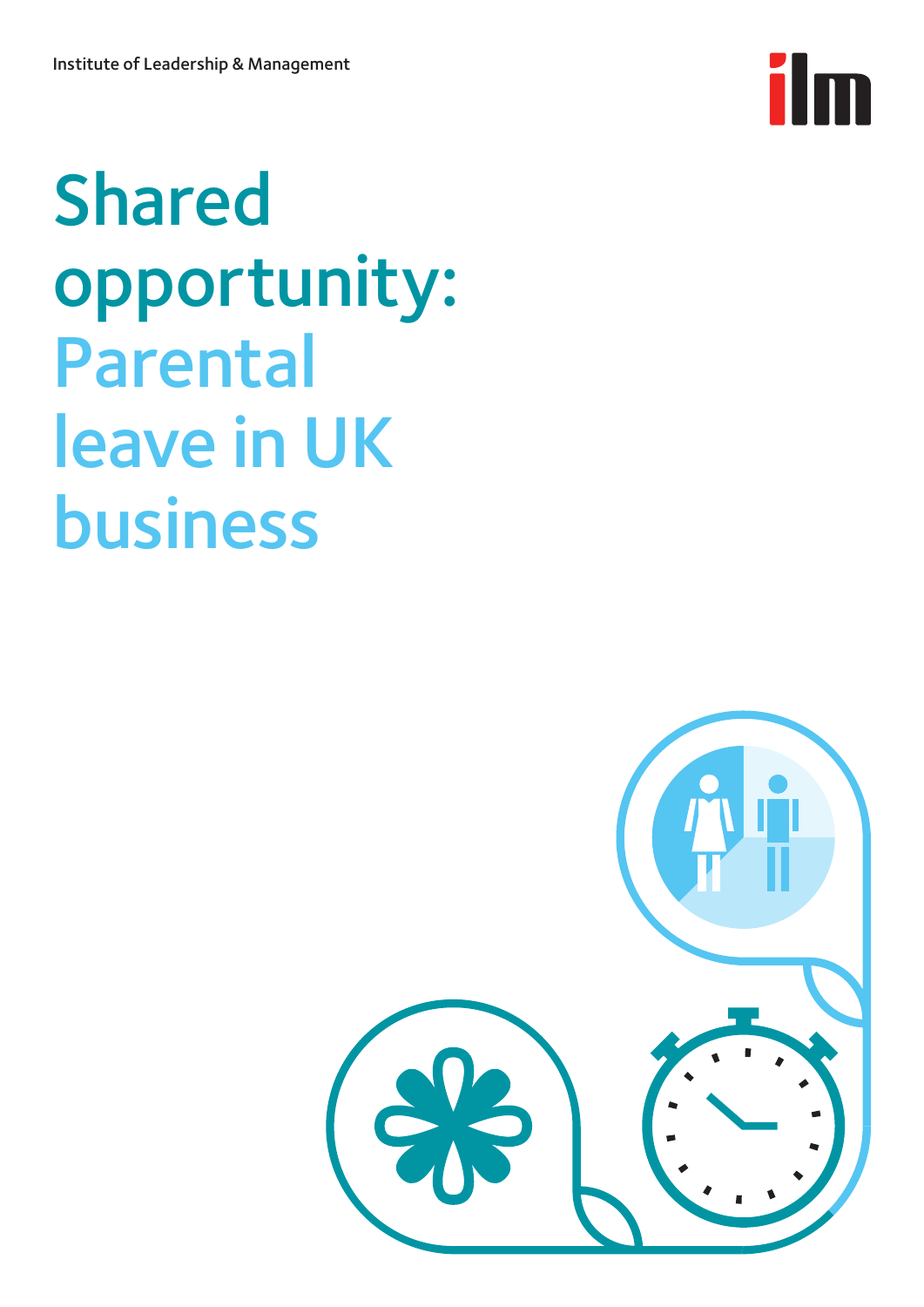| <b>Introduction</b>      | 01 |
|--------------------------|----|
| <b>Executive summary</b> | 02 |
| <b>Report findings</b>   | 04 |
| <b>Conclusions</b>       | 10 |
| <b>Recommendations</b>   | 11 |
| Methodology              | 12 |

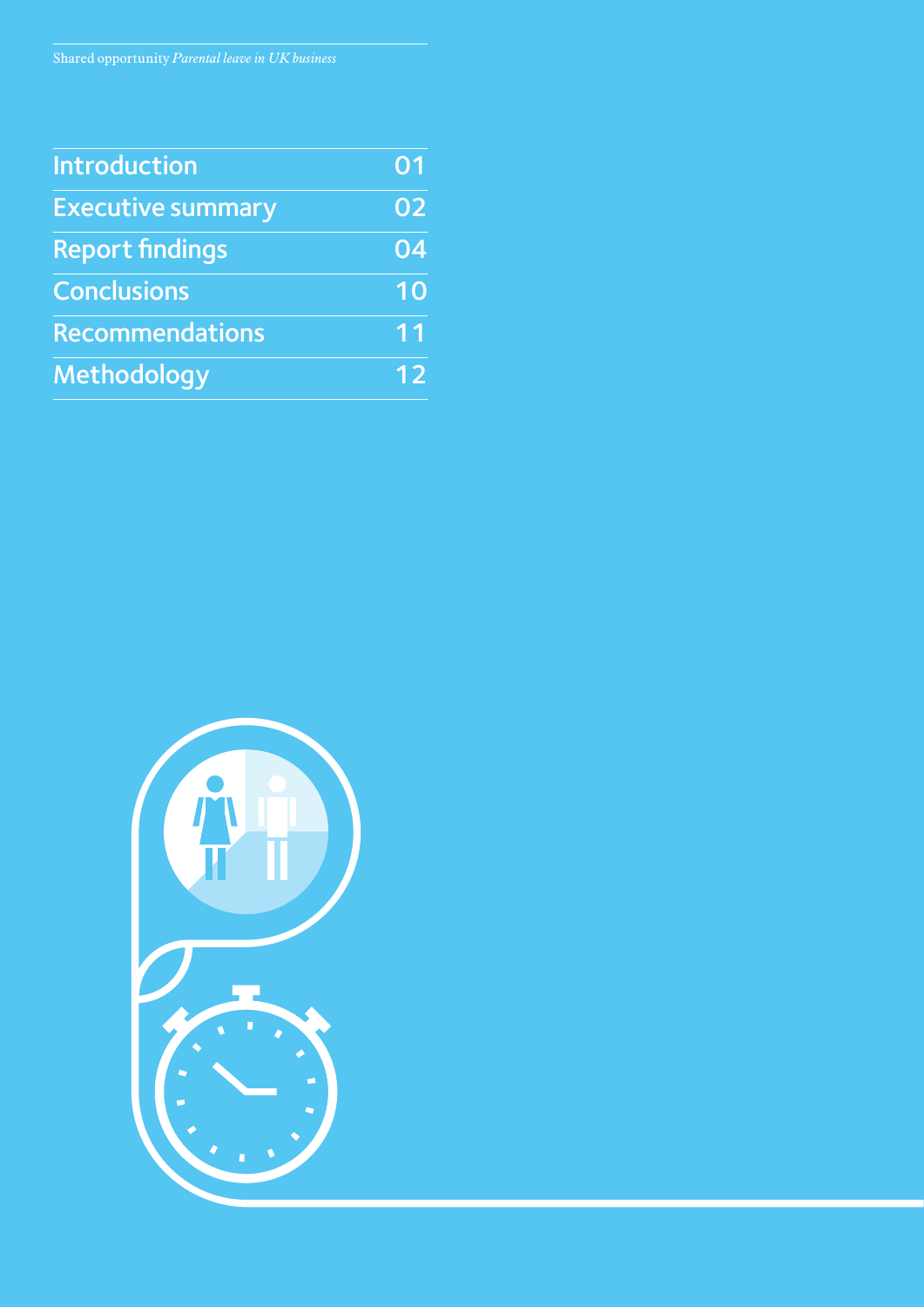## Introduction

New parental leave legislation will come into effect in early 2015, giving parents the option of sharing leave over the course of a year. Campaigners are hoping these new proposals will encourage more men to share childcare, drive gender equality in the workplace and eliminate discrimination around maternity leave<sup>1</sup>, but what impact will these changes have on UK business?

The government anticipates that up to eight per cent of fathers will take up the new scheme from 2015. However, there's been only a limited uptake of the paternity leave entitlement currently available. According to a [2](#page-2-1)013 TUC analysis of a BIS report into shared leave,<sup>2</sup> just one in 172 fathers (less than 1%) are taking advantage of Additional Paternity Leave, which has been available to new dads since 2010.

In this research, we set out to understand organisations' attitudes to parental leave and their preparedness for the upcoming changes. We asked 1,000 employees and 789 managers about their own experiences of parental leave, their thoughts on the new proposals and about their employers' attitudes to maternity and paternity leave.

New shared parental leave proposals will soon become law, and organisations need to plan and prepare for the impact of these changes, addressing any operational or cultural barriers that may prevent their successful implementation. With over 800,000 births each year, it's in the interests of both new parents and their employers to ensure that the experience is as positive as possible, to minimise cost and disruption to their organisation, to maximise work/life balance, and maintain links between new parents and the workplace.

Managed effectively, the introduction of shared parental leave can build employee engagement and loyalty and provide opportunities to develop teams. It is a critical step to achieving equality in the workplace and enabling more women to proceed into senior roles. We know from our previous research, Ambition and Gender in the Workplace,<sup>[3](#page-2-2)</sup> that career and salary progression often slows most when women take time out to have a family. These proposals, if embraced by employers, can help to halt the drain of female talent from the workplace by making shared parental care both more acceptable and a more attractive option for all parties.

Charles Elvin CEO, Institute of Leadership & Management

<span id="page-2-0"></span>1 http://www.workingfamilies.org.uk/about-us/pressroom/response-to-shared-parental-leave

<span id="page-2-1"></span>2 TUC analysis of BIS Shared parental leave and pay administration consultation – impact assessment

<span id="page-2-2"></span><sup>3</sup> Ambition and Gender at Work, ILM research report, https://www.i-l-m.com/Why-ILM/Research-reports/ Ambition-and-gender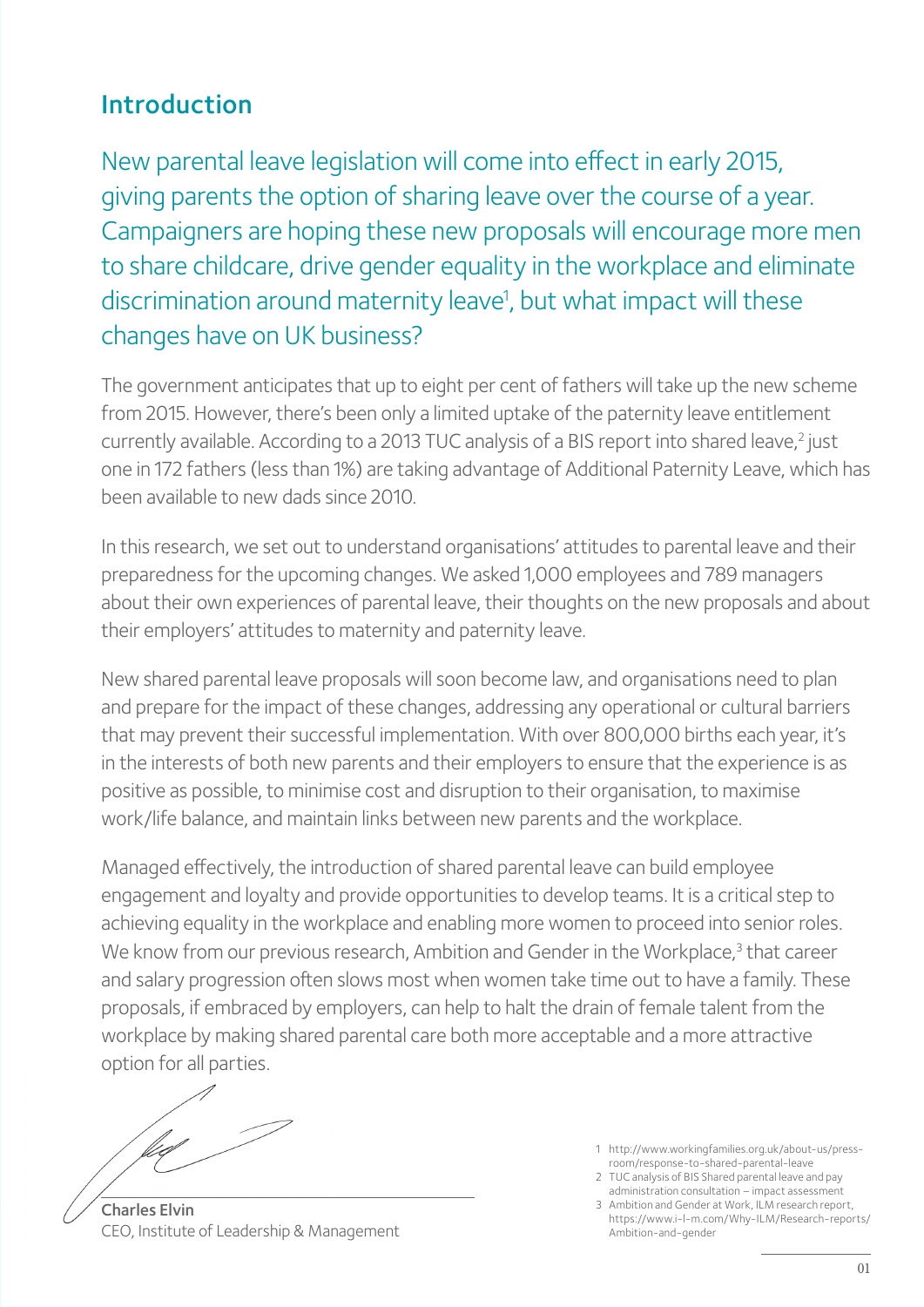## Executive summary

In most organisations, the right to take maternity leave is well established, with 96% of new mothers taking more than the statutory two weeks off work after the birth of a child. The same is not true of paternity leave. Under 10% of men take more than two weeks of paternity leave after the adoption or birth of a child.

### Shared leave explained

Mothers are entitled to up to 52 weeks statutory maternity leave and fathers one or two weeks statutory paternity leave following the birth or adoption of a child. Since April 2010, new fathers have been entitled to ask for Statutory Additional Paternity Leave and Pay if their partner returns to work before the end of their maternity (or adoption) leave or pay period. The father's leave must currently start 20 weeks after the birth, effectively taking the 'second shift' of parental leave.

From 2015, a mother will retain the right to a year of maternity leave but will be able to choose to switch to the new shared leave scheme if she wishes. The new scheme will enable eligible mothers and their partners to take up to 52 weeks of leave in total, to be shared between them either in alternating blocks or taken together. Each employee will be required to give a minimum of eight weeks' notice of their intention to take each separate period of parental leave. Employees will only be able to take three separate sets of leave, or make three changes to the planned dates, during the 52 weeks. Employers will not be able to refuse leave, but they will be able to insist that leave is taken as a single block.

New fathers will also get a new right to take unpaid leave to attend up to two antenatal appointments.

These results suggest that employers are culturally less accepting of a father's rights to take paternity leave. We found that 63% of employees feel their organisation is supportive of mothers taking up to a year's maternity leave, but significantly fewer (58%) feel their employer is supportive of fathers taking just two weeks.

This is a striking imbalance, and one that is exacerbated as you rise up the ranks of management. Just 2% of male managers take more than two weeks leave compared to 94% of female managers, showing a great divide between the genders.

### Pressure for quick returns

In general, managers feel under pressure to return from parental leave sooner and take less leave than more junior employees. Managers feel a dual pressure to return to work, both for financial reasons, as they are likely to be earning more than their non-managerial counterparts, and because of the expectations of their employer or peers. This indicates that, in addition to any cultural expectations, new fathers also feel considerable financial pressure to return to work.

We know from the most recent studies into maternity and paternity pay<sup>4</sup> that just nine per cent of new fathers receive full pay for longer than two weeks when on paternity leave, while 70% of new mothers receive full pay between one and 38 weeks. Employers will not be required to enhance paternity pay to the same level as enhanced maternity pay as part of the new legislation, though they can choose to if they want to. This significant financial disparity has undoubtedly had an impact on the uptake of paternity leave.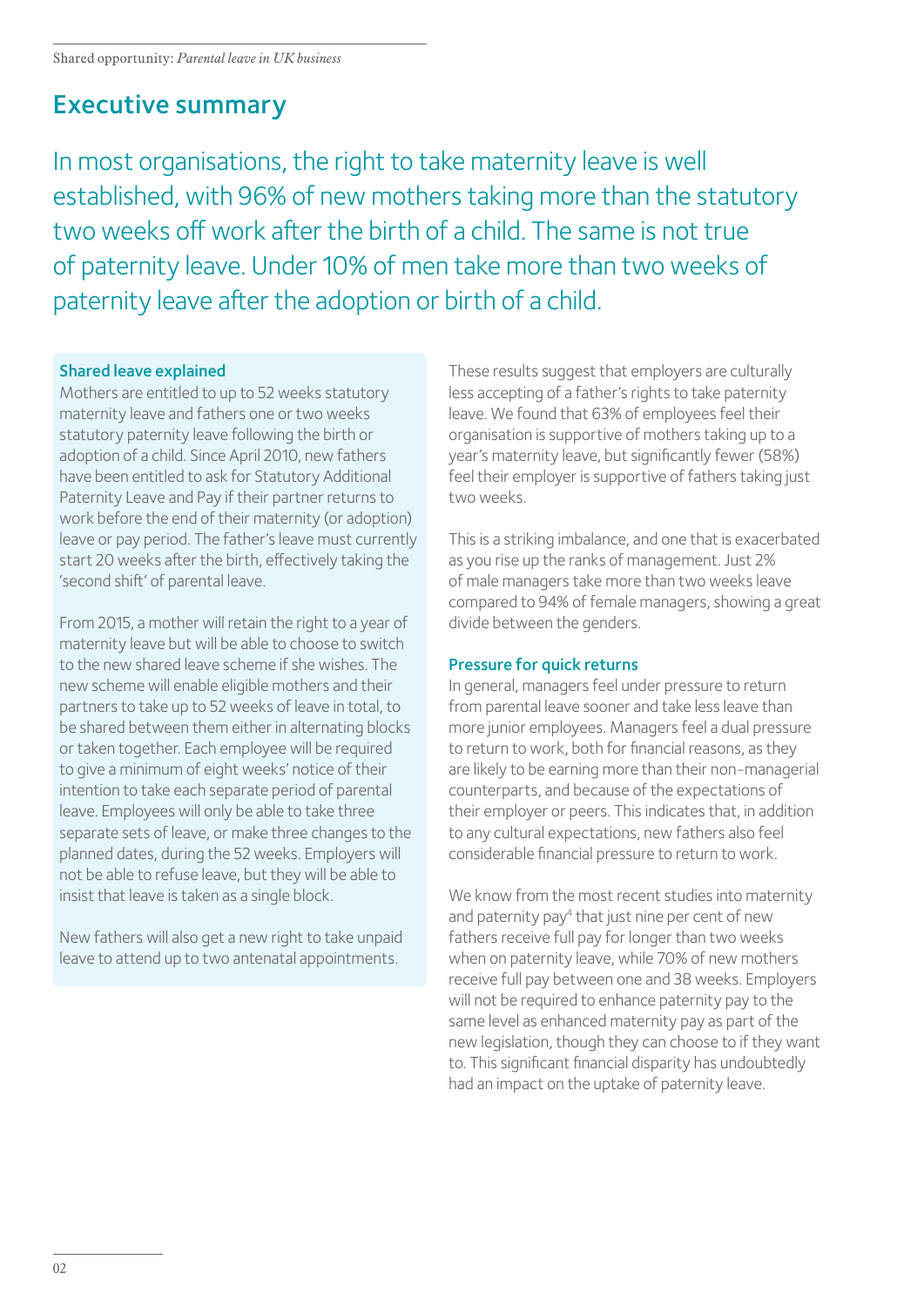#### Disruption levels

Almost half (46%) of the employees we asked and 58% of managers said that parental leave was somewhat disruptive for their organisations, but very few employees (6%) said they thought leave was very disruptive. Nearly three-quarters of managers (72%) felt parental leave affected the efficiency and productivity of their teams, Employers will not be required to enhance paternity pay to the same level as enhanced maternity pay as part of the new legislation, though they can choose to if they want to. Leave was most disruptive when the absence was covered internally and small and medium sized organisations reported the greatest disruption across the board in terms of teamwork, cost and productivity.

Most employers cover parental leave internally, by sharing the workload across the team or department (43%) or by using an internal member of staff to cover the role (30%). Just a quarter (24%) go outside the organisation and use an external appointee to fill the role. However, this route was far more common among small businesses.

### Shared leave

Generally, both managers and non-managers are supportive of all forms of parental leave, including the proposed introduction of shared leave. However, they are far less sure of their employers' support for shared leave – just 37% of employees and 45% of managers believe their employer is supportive of the idea of leave being shared between the mother and the father, and 25% think their employer is actively opposed.

Managers in small organisations were shown to be more concerned about parental leave, and felt their employer was slightly less supportive of new shared parental leave proposals (43%) than those working in larger organisations (46%). Senior managers were also less supportive of maternity and paternity leave across the board than more junior managers, suggesting their greater distance from staff, and their focus on costs

of employees think their  $25%$ employer is actively opposed to new shared leave legislation

and efficiency prevents them from fully embracing parental leave.

These perceived cultural barriers are likely to impede the uptake of the new shared leave proposals, and in fact already are impacting on the uptake of paternity leave, which remains low.

### Getting it right

The issue of parental leave sits at the heart of the diversity debate. We know from previous ILM research into gender and ambition<sup>5</sup> that gender gaps in terms of salary and career progress are often associated with female employees taking time out to start a family.

Despite changes to legislation on parental leave, there remains an ingrained expectation in many organisations that mothers will take on primary childcare in the first year of a child's life. If organisations are serious about realising the benefits of a diverse senior team, and meeting impending government targets for more gender balanced boards, the introduction of shared leave is a crucial step towards achieving equality in the workplace and enabling more women to progress into senior roles.

In order to give more mothers a realistic choice of returning early to their careers, organisations must first identify and address the cultural (and financial) barriers that risk preventing fathers from taking up their shared leave entitlement.

<span id="page-4-0"></span><sup>4</sup> NatCen Maternity and Paternity Rights and Women Returners Survey 2009/10, Department for Work and Pensions, http://www.natcen.ac.uk/ media/24607/maternity-paternity-rights-women-2009-10.pdf

<span id="page-4-1"></span><sup>5</sup> Ambition and Gender at Work, ILM research report, https://www.i-l-m. com/Why-ILM/Research-reports/Ambition-and-gender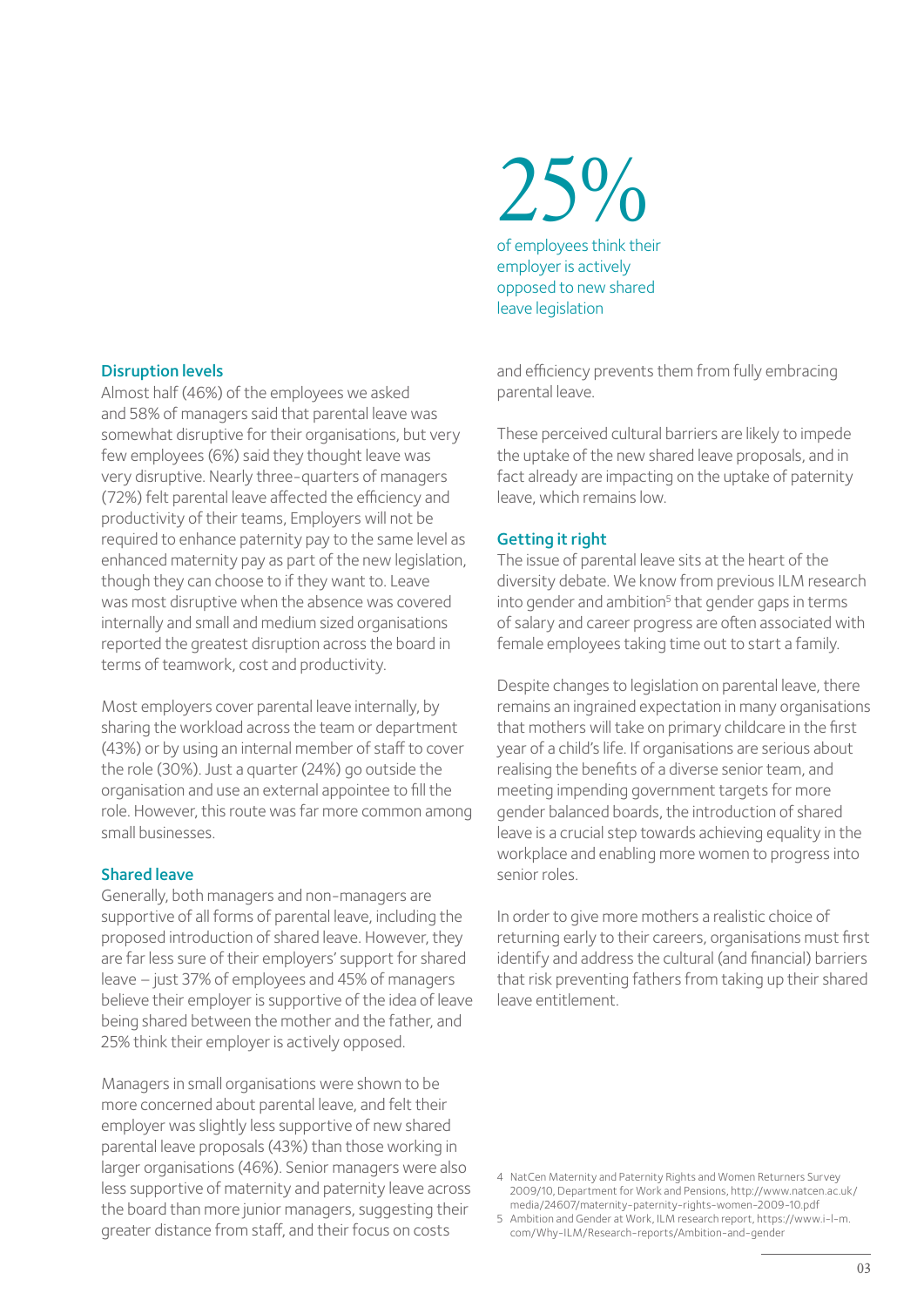## Report findings

Maternity leave is firmly embedded in most UK organisations, with 96% of new mothers taking more than two weeks off work after having a baby. However, there is still very limited uptake of paternity leave beyond the statutory two-week period. This is particularly pronounced among male managers, who very rarely take more than two weeks' leave and often take no leave at all

### Parental leave – the current situation

While most women in this research take an average of between six and 12 months of maternity leave, men take, on average, less than two weeks off work after the birth of a child. Almost two-thirds of fathers (63%) take two weeks or less paternity leave, fewer than one in 10 (9.8%) take any more than two weeks and a quarter take no leave at all.

Seniority has a clear impact on the length of leave parents opt to take. On average, female managers take 10 weeks less maternity leave than more junior women. While over two thirds (69%) of female employees took 27 weeks or more of maternity leave, just 41% of female managers did the same.

Managers feel a dual pressure to return to work, both for financial reasons, as they are likely to be earning more than their non-managerial counterparts, and because of the expectations of their employer or peers. Three-quarters (74%) of managers agree that senior women are under more pressure to return to work sooner than less senior employees.

Among men this pattern is even more pronounced. Very few male managers (just 2%) took more than two weeks of paternity leave, and many (40%) took none at all. Periods of leave are again shorter, with male managers taking on average one and a half weeks compared to three weeks for employees. As men take less leave generally, this gap is less pronounced – but the difference is still significant.

This can be partly explained by the older demographic of these managers – the average age of a male manager in this study was nearly 45 compared to employees, who had an average age of 32. However, this finding indicates that senior men, like their female counterparts, feel increased pressure to return to work early – 71% of managers agree that male senior managers are under greater pressure to take no more than two weeks of paternity leave than non-managerial colleagues.

Further evidence of the financial responsibility felt by fathers can be seen in the numbers and types of men working part time. Our sample shows that more women than men are working part time (44% compared to 17%), in line with the national average. However, we see that while it is working mothers who tend to be working part time, for men it is those without children who choose a part-time role (68% of men working part time have no children compared to 32% with children). Women working part time are most likely to have chosen this route to care for children, but men are most likely to work part time before the birth of a child. This indicates that, once they become fathers, men appear to feel an increased financial pressure to bring home a full-time salary.

Once employees have had children, men's views towards parental leave become more traditional. They are slightly more likely to say that fathers shouldn't be expected to spend more than a couple of weeks with a new baby (37% of men with children supported this statement compared to 34% of men without children) and less likely to say they don't think it matters which parent is caring for a baby (68%) than men without children (75%).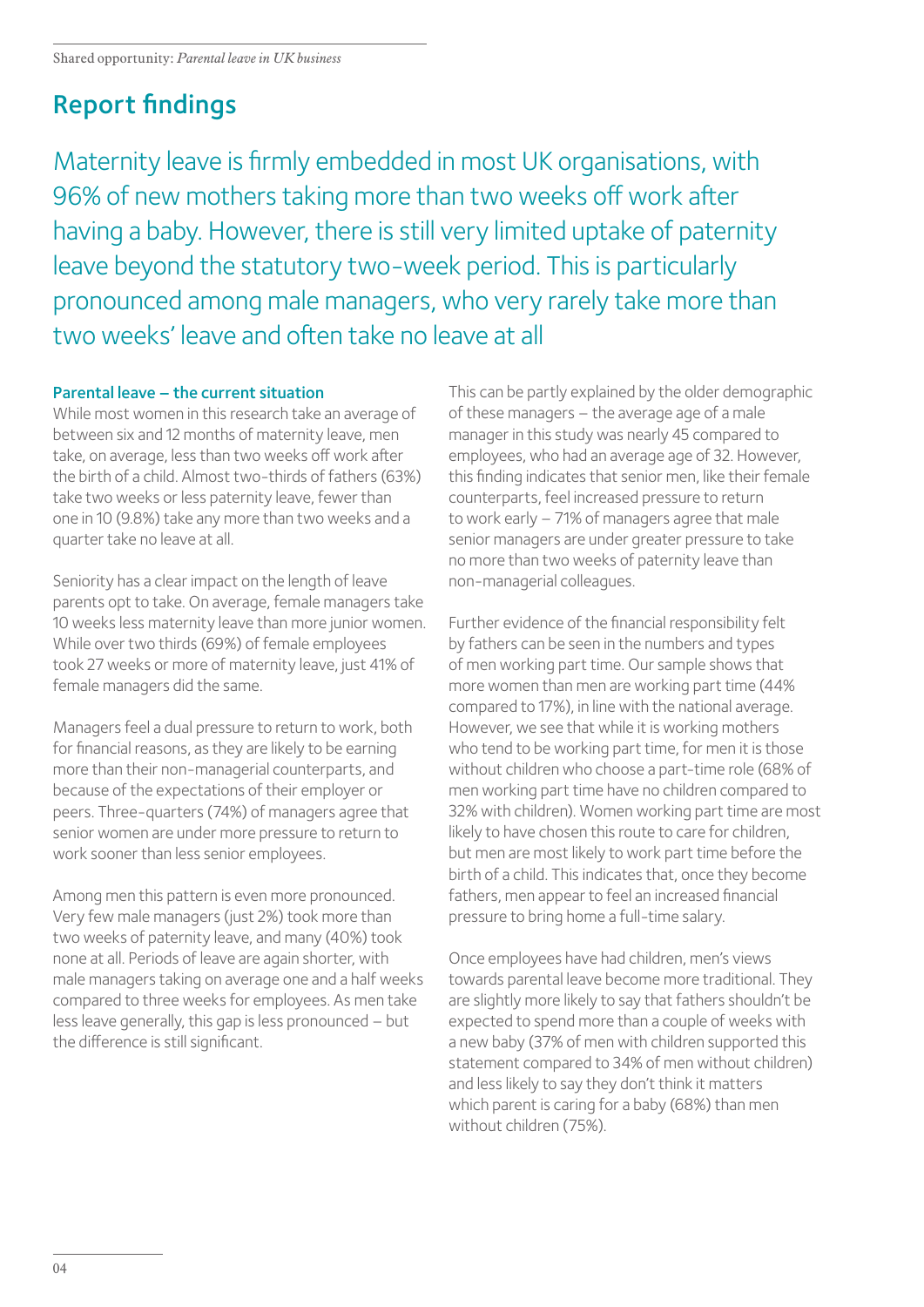

### Figure 2: Time taken for paternity leave



| A woman's<br>career is slowed                                                      | Strongly agree/<br>Agree       | 50<br>47            |  |  |
|------------------------------------------------------------------------------------|--------------------------------|---------------------|--|--|
| down by<br>maternity leave                                                         | Neither                        | 33<br>31            |  |  |
|                                                                                    | Disagree/<br>Strongly disagree | 13<br>12            |  |  |
| A man's career is<br>slowed down by<br>paternity leave                             | Strongly agree/<br>Agree       | 40<br>33            |  |  |
|                                                                                    | Neither                        | 32<br>30            |  |  |
|                                                                                    | Disagree/<br>Strongly disagree | 22<br>25            |  |  |
| A woman having<br>children younger<br>will have less<br>career impact              | Strongly agree/<br>Agree       | 44<br>33            |  |  |
|                                                                                    | Neither                        | 34<br>35            |  |  |
|                                                                                    | Disagree/<br>Strongly disagree | 17<br>21            |  |  |
| A senior man<br>has greater<br>pressure not to<br>take >2 weeks<br>paternity leave | Strongly agree/<br>Agree       | 58<br>50            |  |  |
|                                                                                    | Neither                        | 27<br>27            |  |  |
|                                                                                    | Disagree/<br>Strongly disagree | 11<br>12            |  |  |
| Percentage                                                                         |                                | 20<br>40<br>60<br>0 |  |  |
| Key                                                                                |                                | $1 + child$         |  |  |
|                                                                                    |                                | No children         |  |  |

### Figure 3: Impact of children on careers

We believe this change in attitudes is largely caused by new fathers' realisation of the financial implications of paternity leave, which is often paid at a statutory rate of £136.78 a week (or 90% of full pay, whichever is less) and rarely topped up by employers past the two week mark <sup>6</sup>

#### Dealing with parental leave

Half of the respondents (54%) indicated that someone in their team or department had taken maternity leave of more than two weeks in the last three years, and 31% said that a colleague or team member had taken more than two weeks of paternity leave.

The majority of organisations choose to cover parental leave internally, either by sharing the workload of absent members across the team or department (43%) or by using an internal member of staff to cover the role (30%). A quarter (24%) go outside of the organisation and use an external appointee to fill the role.

<span id="page-6-0"></span><sup>6</sup> NatCen Maternity and Paternity Rights and Women Returners Survey 2009/10, Department for Work and Pensions, http://www.natcen.ac.uk/ media/24607/maternity-paternity-rights-women-2009-10.pdf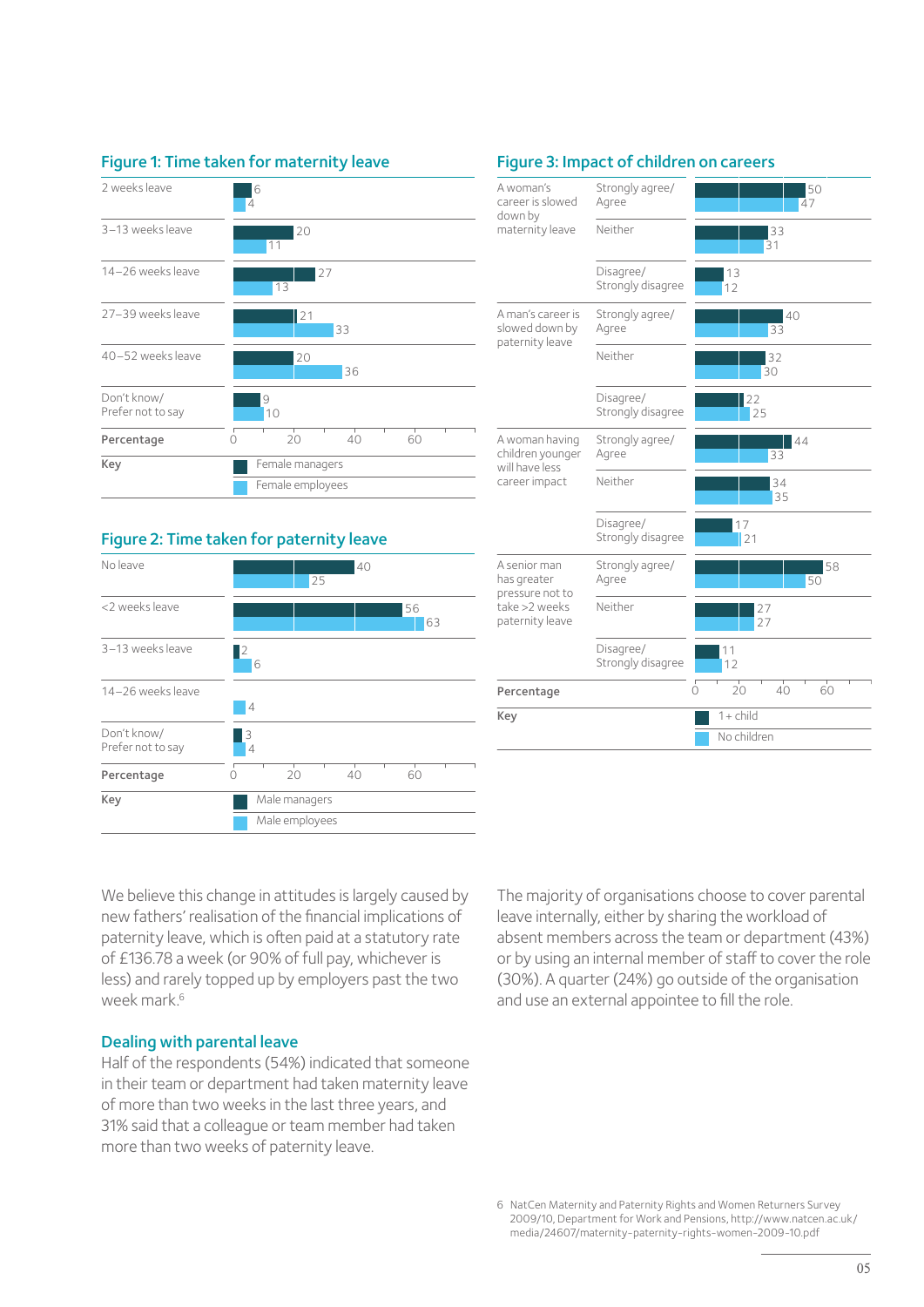### Figure 4: Impact of parental leave on the business Figure 5: Level of disruption by type of cover



#### Percentage  $\overline{0}$   $\overline{20}$   $\overline{40}$ 7 54 7 45  $\blacksquare$ 52 45 36  $44$ 43 .<br>44 4 4  $\overline{2}$  $\overline{\phantom{a}}$ 8 Key Very disruptive Slightly disruptive Not at all disruptive Not sure/prefer not to say Someone in the team or department temporarily took over the role, to cover the absence The workload was shared out amongst other members of the team or department Someone from outside the organisation was appointed for a fixed term to cover the absence Someone from outside the team or department, fromanother part of the organisation, temporarily took over the role, to cover the absence

### Smaller organisations are more likely to have to recruit externally to cover leave (35% compared to 25% of large organisations) and are also the least likely to share the workload throughout a team (35% compared to 63% of large organisations). These smaller organisations, with fewer team members and a higher likelihood of specialist roles, are the most likely to be at risk of operational or financial disruption. Because they have less capacity in-house to cover extended periods of parental leave they are the most likely to have to invest in additional staff, putting a strain on their budgets.

Over half (52%) of the employees we surveyed said that parental leave was disruptive at some level, but generally levels of disruption were seen to be very low, with very few employees (6%) describing leave as very disruptive, 46% as only slightly disruptive and a similar proportion (45%) describing it as not at all disruptive.

Managers found parental leave more disruptive (58% described it as very or slightly disruptive) and, almost three-quarters (72%) had seen a negative impact on efficiency and productivity when team members took parental leave. They also said that leave was disruptive but to a lesser extent on working together (51%), the quality of service to customers (57%), internal customer service (58%) and operation costs and budget (52%).

The more senior a manager was, the less supportive they were of leave across the board. It is not surprising that managers were more aware of the disruption caused by parental leave, as they are the most likely to have to undertake the additional work of allocating workload and managing the leave period. But the fact that so many non-managers also saw a negative impact emphasises that the disruption caused by parental leave does pose a challenge for managers and employers.

Recruiting someone from outside of the team to cover for the absent parent was seen to be the least disruptive method of cover (52% say it was very or slightly disruptive), though obviously the most costly for organisations. This is followed closely by sharing the workload across the team, which 53% of managers said was very or slightly disruptive. Most disruptive was using someone from another part of the organisation to cover the role, where 60% of managers found this disruptive.

Small and medium organisations found maternity and paternity leave more disruptive than larger organisations in all aspects across the board, saying it had a bigger impact on collaboration (62% compared to 48% of larger organisations), productivity (80% compared to 71%) and cost (62% compared to 49% of larger employers).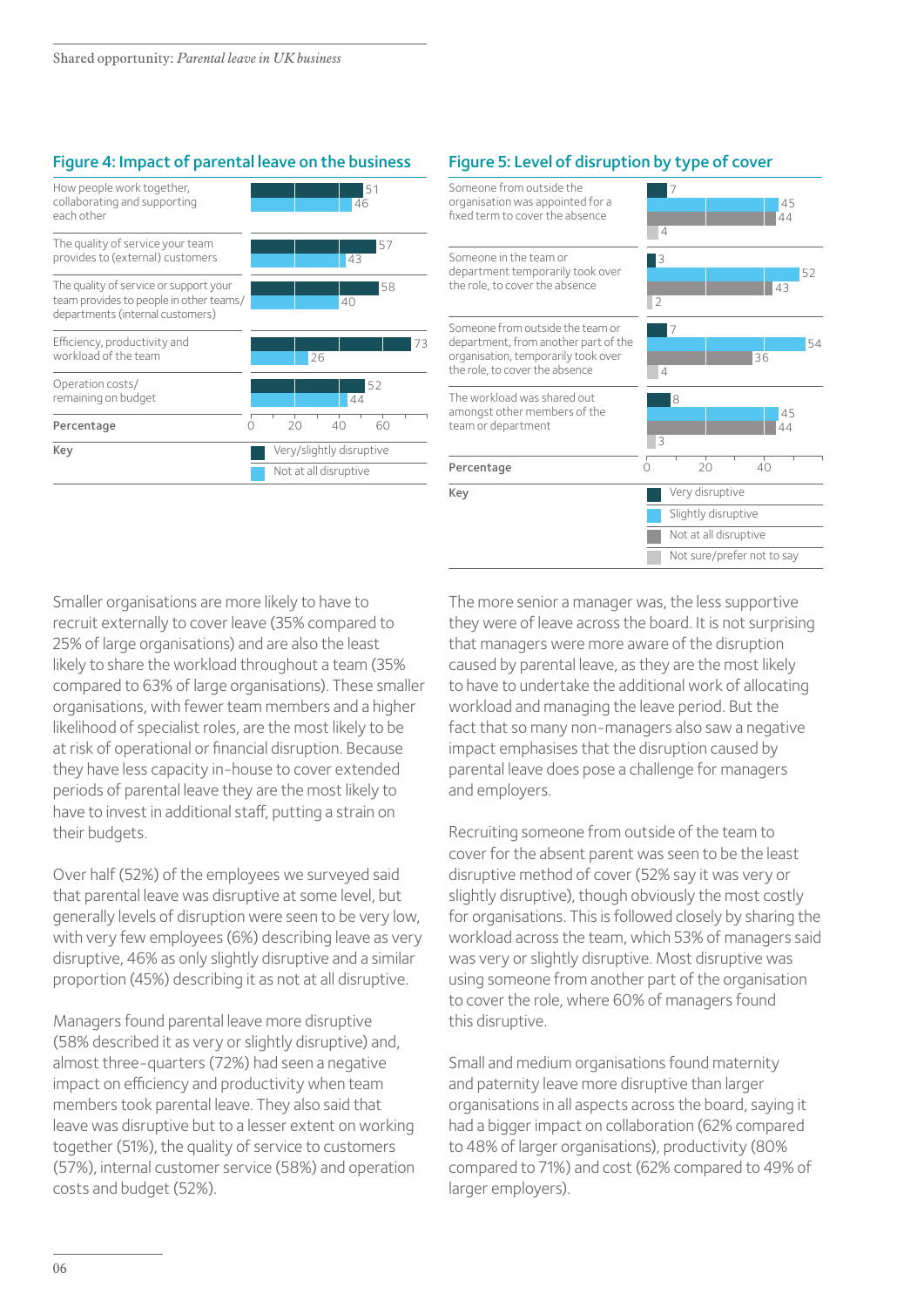### Table 1: Attitudes to parental leave

| <b>Statements</b> |                                                                                                                                                          | Managers<br>Supportive | Employees<br>Supportive |
|-------------------|----------------------------------------------------------------------------------------------------------------------------------------------------------|------------------------|-------------------------|
| 1                 | I think mothers and fathers should be able to share a year on leave in any<br>combination they want, looking after a new born baby                       | 81%                    | 86%                     |
|                   | 2 I don't think it matters which parent takes leave as long as there is a parent looking<br>after a new baby during its first year                       | 81%                    | 77%                     |
| 3                 | I think mothers should spend at least a year on leave looking after a newborn baby                                                                       | 52%                    | 68%                     |
| $\overline{4}$    | I think fathers shouldn't be expected to spend more than a couple of weeks on<br>leave with a newborn baby                                               | 27%                    | 28%                     |
| 5                 | I don't think either parent should spend more than six months on leave during the<br>first year a baby is born                                           | 32%                    | 23%                     |
| 6                 | I don't think it's necessary for either parent to look after a new baby once the<br>mother has recovered, as long as good quality childcare is available | 27%                    | 18%                     |

### What are the attitudes to leave?

On an individual level, we see resounding support for parents' current leave entitlement and for the concept of shared parental leave. Managers are less enthusiastic than non-managers, and both groups feel their employer is not particularly supportive of new shared leave proposals

Generally, there are high levels of support for both current leave arrangements and the introduction of shared leave across the board. Non-managers were very supportive of sharing leave 50/50 between mother and father with the mother taking the first block (84%), as were managers, though slightly less so (72%). Some traditional views still remain, with 53% of employees and 66% of managers supportive of the idea of the mother taking all of the parental leave.

When it comes to the new shared leave proposals, perceptions are still largely positive, with managers receptive to the idea of shared leave taken in alternate blocks (52% are supportive) and employees positively enthusiastic (79% are supportive). The lower levels of support for alternating leave compared to leave taken as one consistent block could be because this style of leave is still untested, meaning managers in particular are unsure about the complexity of covering multiple periods of leave, and the impact this might have on their productivity and teamwork.

Managers are generally less positive about parental leave across the board than non-managers, although they are still largely positive on the whole. While their attitudes to leave are ranked in a roughly similar order to employees, they show a lower level of enthusiasm for parental leave than their employees across all of the options listed.

In particular, managers are less supportive of mothers spending at least a year on leave (52%) than employees (68%) and are more likely to agree that neither parent should spend more than six months on leave (32%) than those not at management level (23%). This pattern is reflected across all the available options, largely driven by the fact that managers must deal with the potential disruption caused by team members taking leave.

In turn, senior managers are generally less enthusiastic about all forms of parental leave than more junior management staff. They have less positive responses to the option of mothers and fathers sharing leave (46% were supportive compared to 58% of first line managers) and mothers spending at least a year on maternity leave (69% compared to 89% of first line managers). They were also more likely to support statements which favoured employees returning to work quickly, with 42% agreeing that neither parent should spend more than six months on leave compared to 20% of first line managers, and 39% agreeing neither parent should look after a new baby if childcare is available, compared to a quarter (25%) of first line managers.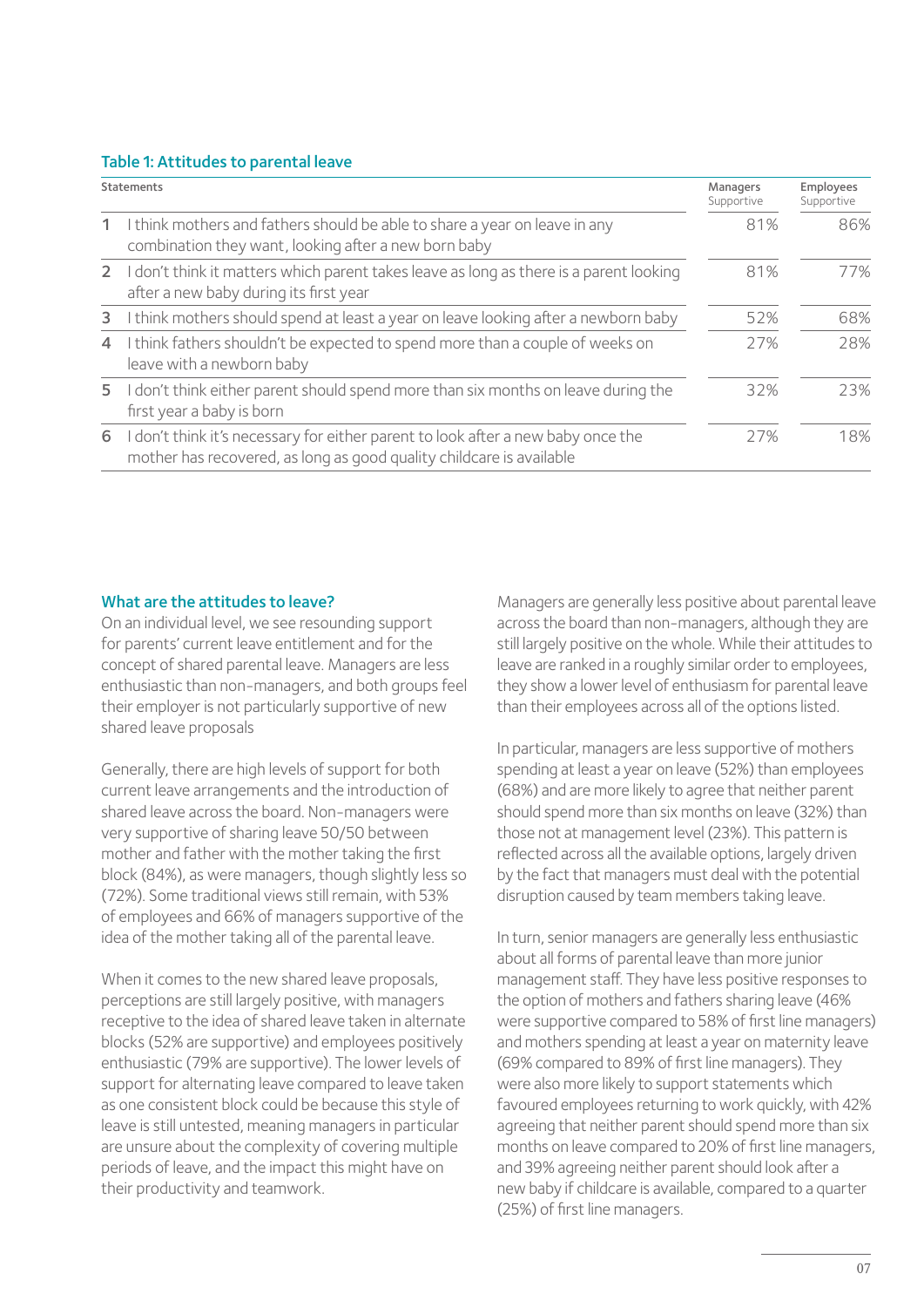

## $63\%$

of employees think their employer is supportive of up to a year's maternity leave

# 58%

of employees think their employer is supportive of two weeks paternity leave

While at first line management level it's the disruption of day-to-day work that causes concern, more senior managers see both the disruption and the financial implications of extended leave while remaining somewhat distant from the frontline. The senior managers in this sample are more likely to be older and also more likely to be male, which could play a role in their more negative attitudes to leave. They are also likely to be more distant from front line staff taking leave, and therefore more likely to see parental leave purely in terms of cost and disruption rather than the benefit to real people. They may not have a close relationship with the leave taker, and therefore may not be as understanding as a manager who works with them on a day-to-day basis. Their distance also means they may fail to see the benefits of parental leave on engagement and retention, particularly if these metrics are not being tracked in their organisation.

Managers in small organisations are consistently less supportive of parental leave than those working for larger employers, though they're still supportive generally. We know they are likely to face the most cost in dealing with parental leave as they are also the most likely to recruit external cover and the most likely to find leave disruptive, hence their more negative attitude to leave generally.

Employers are seen by all respondents to be broadly supportive of mothers' rights to take extended maternity leave, (63% of employees say they think their employers are very or quite supportive), and supportive (but significantly less so) of paternity leave up to two weeks (58% very/quite supportive).

In fact, 12% of managers and 19% of employees think their employer is actively unsupportive of two weeks paternity leave. The fact that there is far less perceived support for men taking a period of just two weeks away from work than there is for women taking up to a full year illustrates there are still significant cultural and attitudinal barriers to paternity leave in general, which is undoubtedly impacting on the level of male managers taking up this right.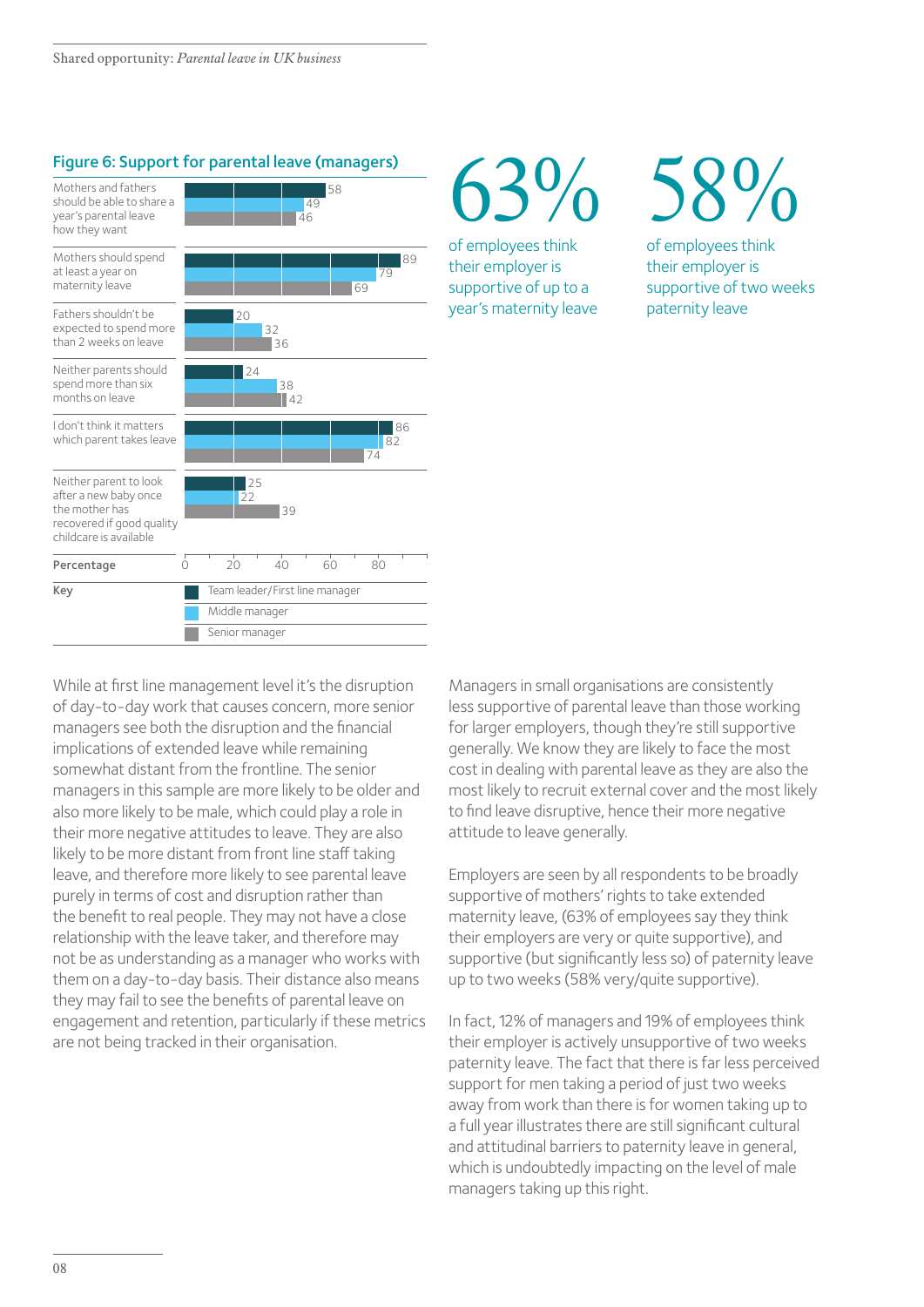### Figure 7: Employer attitudes to maternity and paternity leave (employees)

| Maternity leave -<br>up to a year for<br>mothers                             |                                       | 11                                         | 26             | 63       |    |  |
|------------------------------------------------------------------------------|---------------------------------------|--------------------------------------------|----------------|----------|----|--|
| Paternity leave - for<br>up to 2 weeks after<br>the birth                    |                                       | 12                                         |                | 58<br>30 |    |  |
| Paternity leave - sharing<br>up to half the mother's<br>leave (max 6 months) |                                       |                                            | 37<br>37<br>26 |          |    |  |
| Percentage                                                                   |                                       | 20                                         | 40             | 60       | 80 |  |
| Key                                                                          |                                       | My employer is quite/very supportive       |                |          |    |  |
|                                                                              | My employer does the minimum required |                                            |                |          |    |  |
|                                                                              |                                       | My employer is not very supportive/opposed |                |          |    |  |

### Figure 8: Employer attitudes to parental leave (managers)



Non-managers believe their employers are much less supportive than they are themselves of new shared leave proposals, with just 37% saying their employer is very or quite supportive of fathers taking six months paternity leave shared with the mother, compared to their own relatively high level of support (86%).

Managers have a more positive perception of their employers' attitudes to parental leave. Over three-quarters (78%) of managers say their employer is very/quite supportive of maternity leave, 75% say they're supportive of paternity leave up to two weeks and 45% say they are supportive of new fathers sharing up to half the mother's leave. This means that over half of managers doubt that their employer is supportive of shared leave.

Where maternity leave is something of a known entity, with 96% of new mothers taking more than the statutory period of two weeks of leave, paternity leave is less so, as evidenced by fact that only two-thirds (63%) of men in this survey take even two weeks of leave. Shared leave, taken in alternating blocks as suggested in the new legislation, is a further step into the unknown. Both managers and employees are wary of their employers' attitudes to parental leave, which indicates significant potential cultural barriers to the update of Additional Paternity Leave or the new shared parental leave arrangements.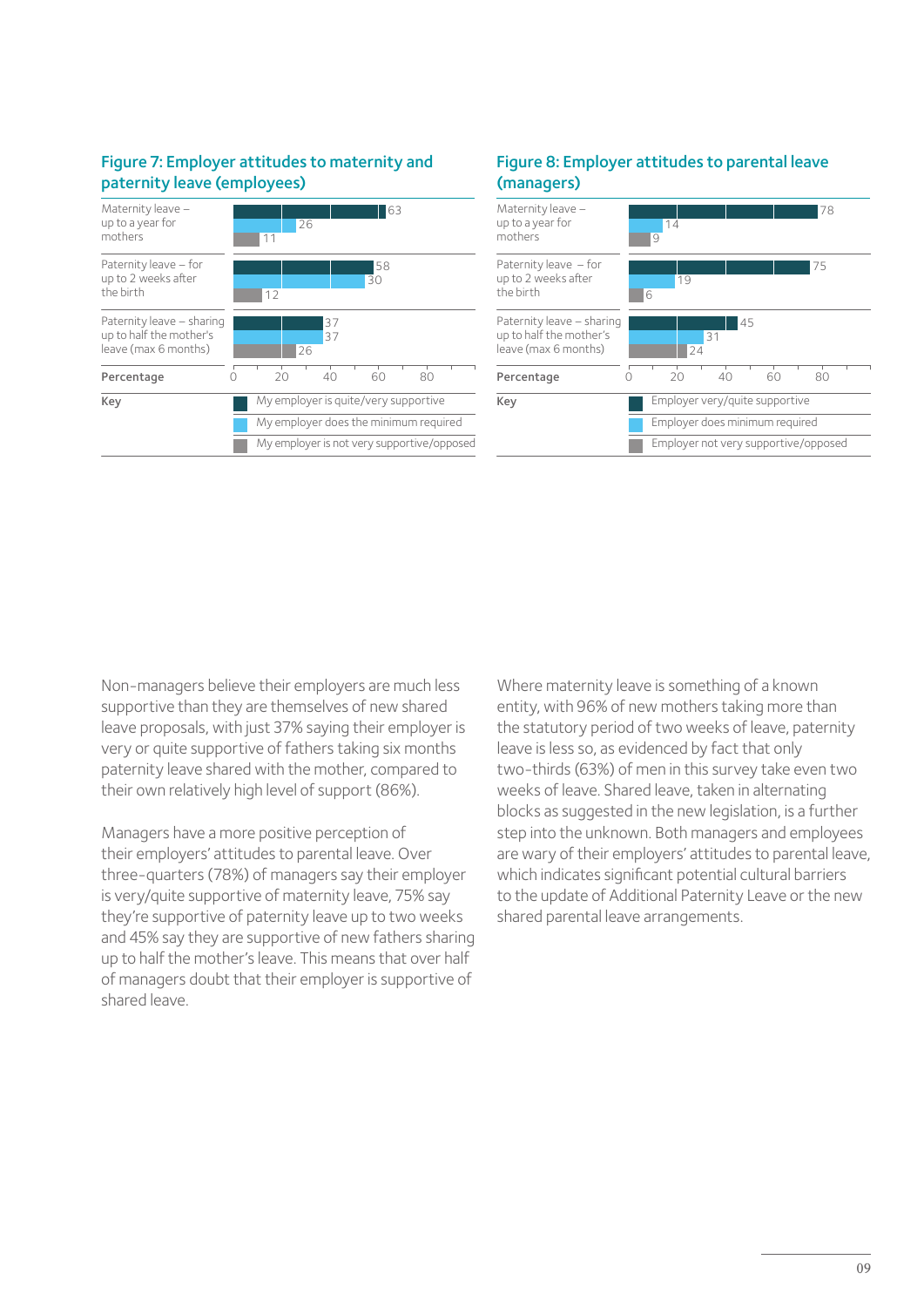## **Conclusions**

The fact that most respondents are supportive of both current leave practices and the prospect of shared leave shows a significant cultural shift in attitudes and perceptions, and (in attitude if not action at least) general acceptance of the concept of shared leave as a positive thing.

However, it is interesting to note the stark contrast between the individuals' level of support for the new shared leave proposals and the clear perception that their employers are less supportive of shared leave of over two weeks. Both managers and employees suggest their employers will have a fundamental problem accepting extended periods of leave shared between two parents.

While currently there are low levels of men taking extended paternity leave (under 10%), this new legislation provides a chance for the situation to change. We may be approaching the tipping point for parental leave, and employers must recognise the shift is occurring and educate managers and teams on new leave proposals and how to manage them.

There are significant cultural issues at play here. Despite individual responses indicating they are generally supportive of shared leave, the results suggest that men are often not considered to have the same rights as women by their organisations. While maternity leave is well established and embedded in UK organisations, and is therefore a known entity, paid paternity leave is relatively new and uptake has been very low. As a result organisations have had little experience of dealing with extended paternity leave, are unsure of how to manage it and have been somewhat lax in promoting it to their employees.

In our Ambition and Gender at Work<sup>7</sup> research we found that fathers saw having kids as either positive for their careers or at least having no negative impact (52% compared to 27% of women), whereas 9% of men saw them as a barrier/serious barrier compared to 29% of women. This supports the hypothesis that men see having children as a positive incentive for stepping up their career, whereas women are likely to be more ambivalent because it is their careers that bear the brunt of the impact.

There are also considerable financial issues. We know that male salaries are, on average, higher than female ones – the Annual Survey of Hours and Earnings 2012 showed the hourly rate of pay for men was £26.54, versus £18.32 for women.

Many organisations only offer the statutory minimum level of pay for anything past two weeks of paternity leave and new fathers are reluctant or unable to make the financial sacrifice. With statutory paternity leave paid at a rate of £136 a week, this can be a significant drop for senior managers to make. In the NatCen study, 26% of men who took no time off said it was because they could not afford to.<sup>[8](#page-11-1)</sup> A report from Working Families, which was published in advance of the Additional Paternity Leave changes, showed that only 19% of the 60% of employers who had updated their policies to reflect APL planned to pay fathers six weeks on full pay when they took time off.<sup>9</sup> As part of the new shared leave legislation, employers will not be required to offer enhanced paternity pay in cases where they offer enhanced maternity pay, though they may choose to if they wish.

Despite changes to legislation on parental leave, there remains a clear cultural expectation that women will take on the majority of the childcare. We see growing support for paternity leave among both employees and managers in our survey, yet they feel their employers are largely unsupportive of anything that steps outside of the current cultural norm.

It is important to note that the gender pay gap is reversed when it comes to paid parental leave, with fathers paid significantly less on average by employers when on leave. This inequality of pay is a key factor that has impeded the uptake of paternity leave and is certain to limit the appeal of shared parental leave to cash strapped new parents.

This paternity pay gap not only creates practical financial barriers to shared parental leave, it also projects a cultural expectation that women will be the only ones taking extended periods away from the workplace, which may halt their career progression, stopping the flow of female talent. If organisations are serious about realising the benefits of gender diversity and encouraging more women into senior roles, one crucial step will be to ensure any remuneration above the statutory minimum is offered equally to mothers and fathers when on leave.

- <span id="page-11-0"></span>7 Ambition and Gender at Work, ILM research report, https://www.i-l-m. com/Why-ILM/Research-reports/Ambition-and-gender
- <span id="page-11-1"></span>8 NatCen Maternity and Paternity Rights and Women Returners Survey 2009/10, Department for Work and Pensions
- <span id="page-11-2"></span>9 Additional Paternity Leave: Survey of organisational readiness and approach, Working Families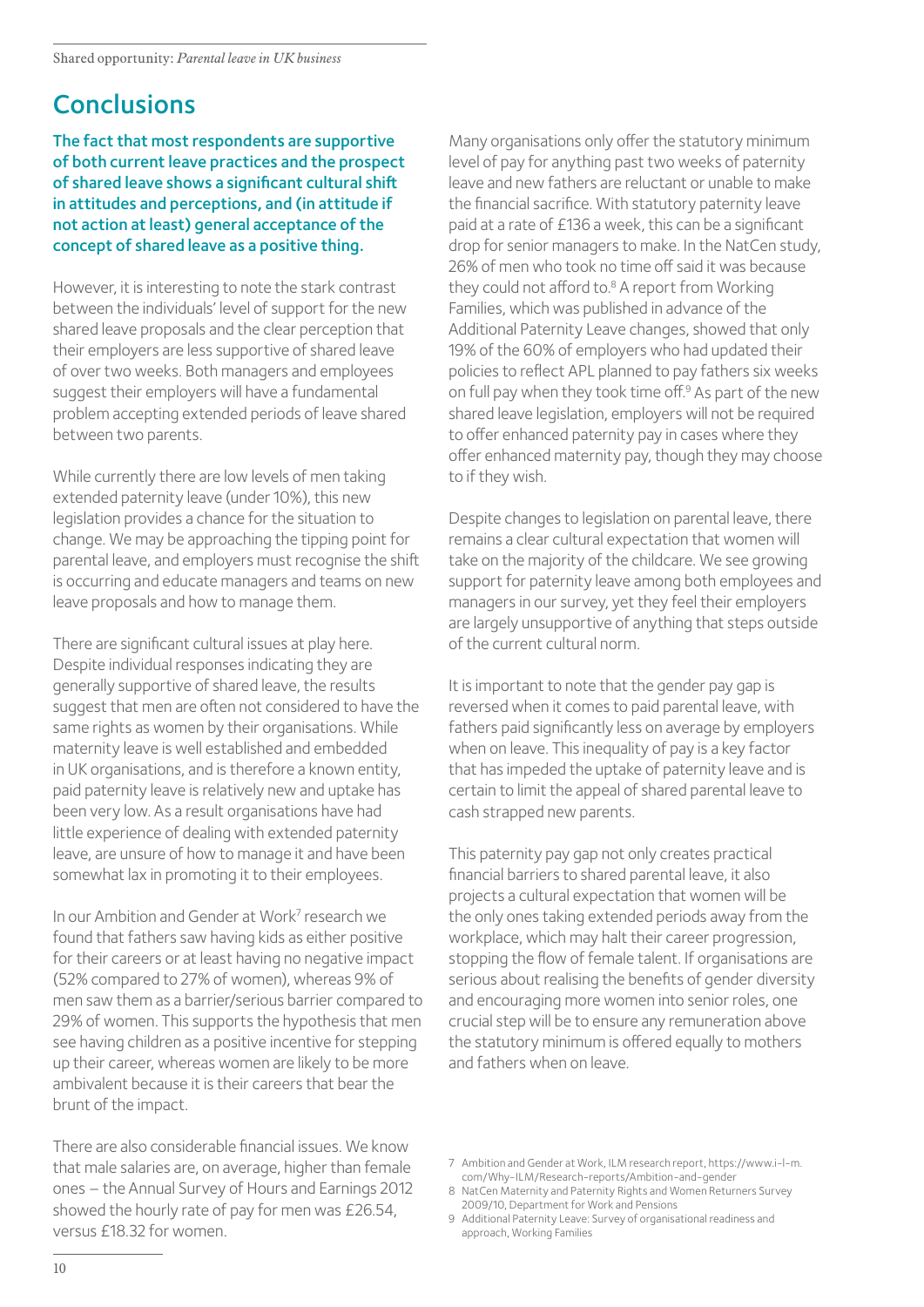## Recommendations

### Pay both parents equally

There are significant financial factors at play which mean that the uptake of paternity leave remains low. Updating your maternity and paternity policy in advance of the shared leave legislation, particularly in terms of equalising the financial remuneration, will show employees that you are taking these changes seriously. For employers to show they are encouraging a more equal division of parental leave, pay for both new mothers and fathers needs to be at the same level. For example, if new mothers receive 90% of pay for the first six weeks, so should new fathers for their first six weeks of leave.

### Recognise the importance of parental leave to diversity

Women's careers often slow and stall when taking extended periods of leave to care for children, as we identified in our earlier research into gender and ambition.<sup>10</sup> Sharing leave between both parents enables new mothers to return to the workplace faster if they wish, and also enables new fathers to spend time with their children. As both sexes begin to share leave more equally, the stigma surrounding leave should diminish as it ceases to be seen as only a right for women. These changes could make a vital part of your diversity policy and keep talented women on the career path they desire.

### Model the way

Wherever possible every male manager should seek to take their full entitlement of two weeks paternity leave, to demonstrate this is an acceptable form of behaviour and lead the way for staff. Promoting internal case studies of men who have taken extended periods of paternity leave, particularly senior men, will also help to change attitudes and engage staff in a dialogue about the options open to new parents.

### HR matters

Our research shows that while managers and employees are receptive to shared leave, they believe their employers will be resistant. It is important for employers to address this perception by proactively communicating what the changes will mean for employees, and for leaders in the organisation to show their support for what is available.

### Cover leave the way it works for you

The best way to cover depends largely on the nature of the role – specialist roles are harder to cover internally and may require cover from outside the organisation. External cover was proven to be slightly less disruptive than internal cover, suggesting it could be a good option if the budget is available Consider the impact of the way you arrange cover not just on the bottom line, but on team morale and engagement.

### Plan for disruption

There will inevitably be some disruption when a team member is away from the workplace, but planning the time with your team member in advance, keeping the rest of your team informed and keeping communication lines open should help to minimise disruption both during and after the period of leave. Those opting into the new shared leave proposals will have to give eight weeks notice for each period of leave – to enable managers and employers to agree how to cover leave and factor in leave and return dates. Building a project plan around leave, assessing and sharing team workload and using keep in touch days prior to their return can all help to make periods of leave less disruptive for both employer and employees.

### 10 steps for managers dealing with parental leave

- 1 Treat any instance of parental leave as a project, with a deadline and a project plan
- 2 Have a frank discussion with the individual and confirm all dates and expectations
- 3 Have a clear discussion with your team on arrangements for leave
- 4 Look for opportunities to trial different ways of working – for example, using part-time staff to cover roles with some work being taken on by the existing team
- 5 Explore if there is a development opportunity for individuals within the team on a secondment or extra responsibility basis
- 6 Engage the parent in the handover process and involve them in preparing for their absence and upskilling the team or external cover
- 7 Show through your own behaviour that you recognise the importance of parental leave
- 8 Embrace flexible working generally those organisations where flexible working is embedded already will find it easier to deal with parental leave when it happens than those which stick to rigid work patterns
- 9 Keep discussions with the team ongoing to identify any areas of concern or workload that may need to be moved
- 10 Prepare a 'welcome back' plan for the new parent and use their keep in touch days to bring them up to speed on new projects and developments before they return

<span id="page-12-0"></span>10 Ambition and Gender at Work, ILM research report, https://www.i-l-m. com/Why-ILM/Research-reports/Ambition-and-gender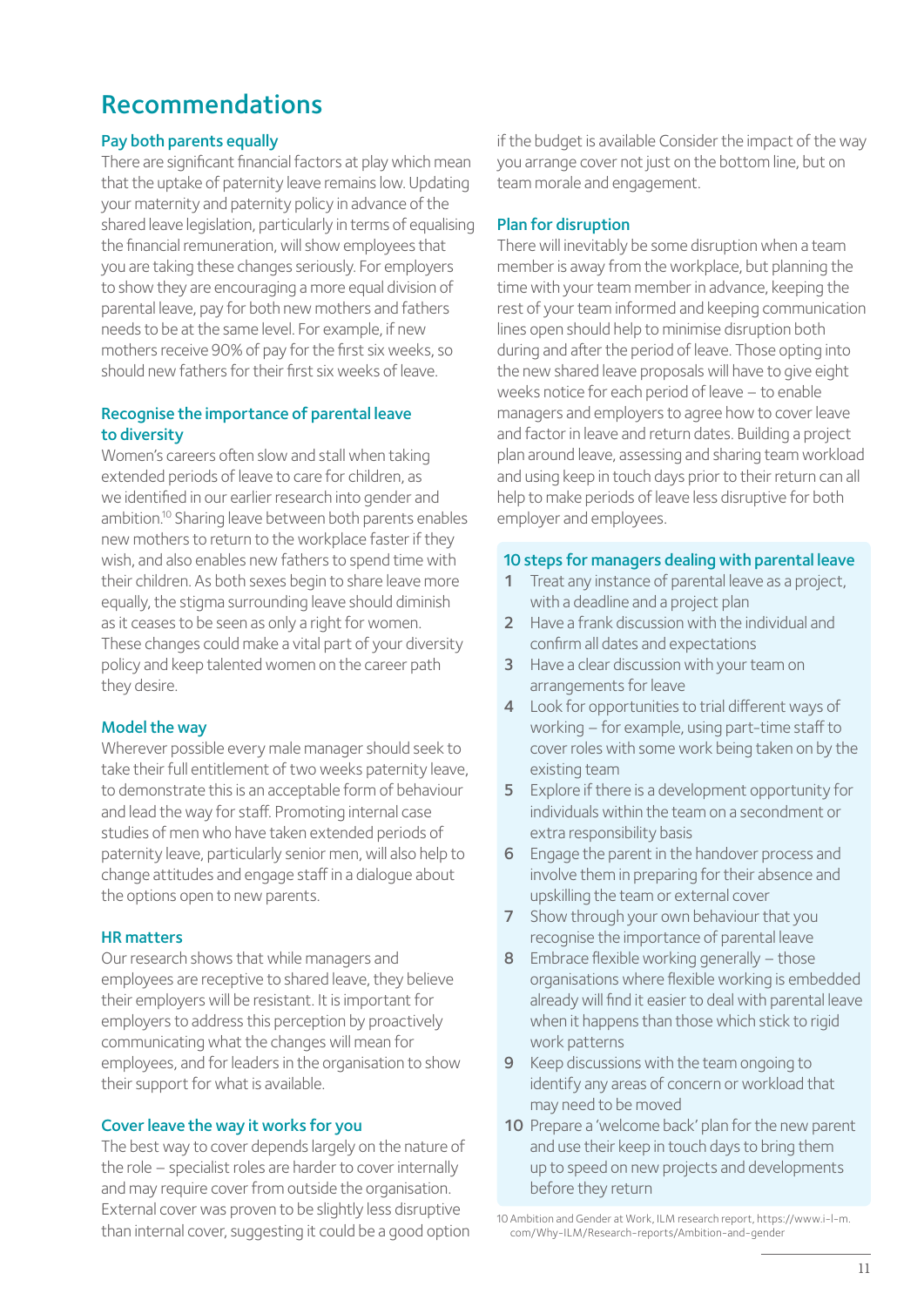## Methodology

The research involved two distinct samples – 1,000 UK employees in non-managerial roles, all members of the Toluna online community, and 789 managers drawn from ILM's members. Recruitment and participation in the online survey took place in the latter half of December 2013 and first week of January 2014.

The quota sample of non-managerial employees was designed to reflect the population of parents in 2011 (based on data from the Office of National Statistics). The sample was drawn exclusively from the 25–39 age group, as the majority of births are to mothers and fathers in this age range, and they will also have more experience of employment practices, making their perspective better informed. It was split equally between men and women, 30% aged 25–29 and 35% in each of the age groups 30–34 and 35–39. This split was primarily pragmatic, as the younger age group (especially men) is particularly hard to engage with; however, it also ensured that we had a good mix of experience, including non-parents (55.5% of the sample), those with one (20.4%) and those with two or more children (24%) – older respondents are more likely to have more children.

Slightly fewer male respondents (43.7%) had children than female respondents (45.2%), as fathers tend to be two or three years older than mothers, so in a matched sample this reduces the number of fathers.

The manager sample was broadly reflective of the manager population in terms of age, level and employer size. UK managers have an average age of just under 46; the sample was only slightly younger, at just over 45. 55% of respondents were male, a significantly smaller proportion than the UK manager population (which is 65% male); however, this made comparisons between male and female responses statistically more valid, due to the larger female manager sample than would have been expected. (NB Further information about the UK manager population is available from the ILM Research Paper 3: UK Managers' Profile, 2013)

The managers were drawn from first line (44.4%), middle (27.8%) and senior (also 27.8%) level positions, although the proportion of women declined with level, accounting for half the first line managers but slightly more than a third of senior level managers. On average, the managers had 1.6 children, with 28.6% being childless. The number of children increased with level and male managers had more than women (2.4 to 1.9) but this is likely to reflect age, as the incidence and number of children increased with age.

Most (56%) managers were from large (250+ employee) organisations, a quarter (26%) from small (under 50 employee) and the remaining 18% from medium sized enterprises. Although small businesses (1 to 50 employees) account for 97% of enterprises, they only account for 37% of employment. By contrast, the 2.5% of businesses that employ 50–249 people and the 0.5% of businesses employing 250+ people account for 15% and 49% of employment, respectively. Consequently, although the sample over-represented larger and medium sized businesses, it was only by a relatively small margin.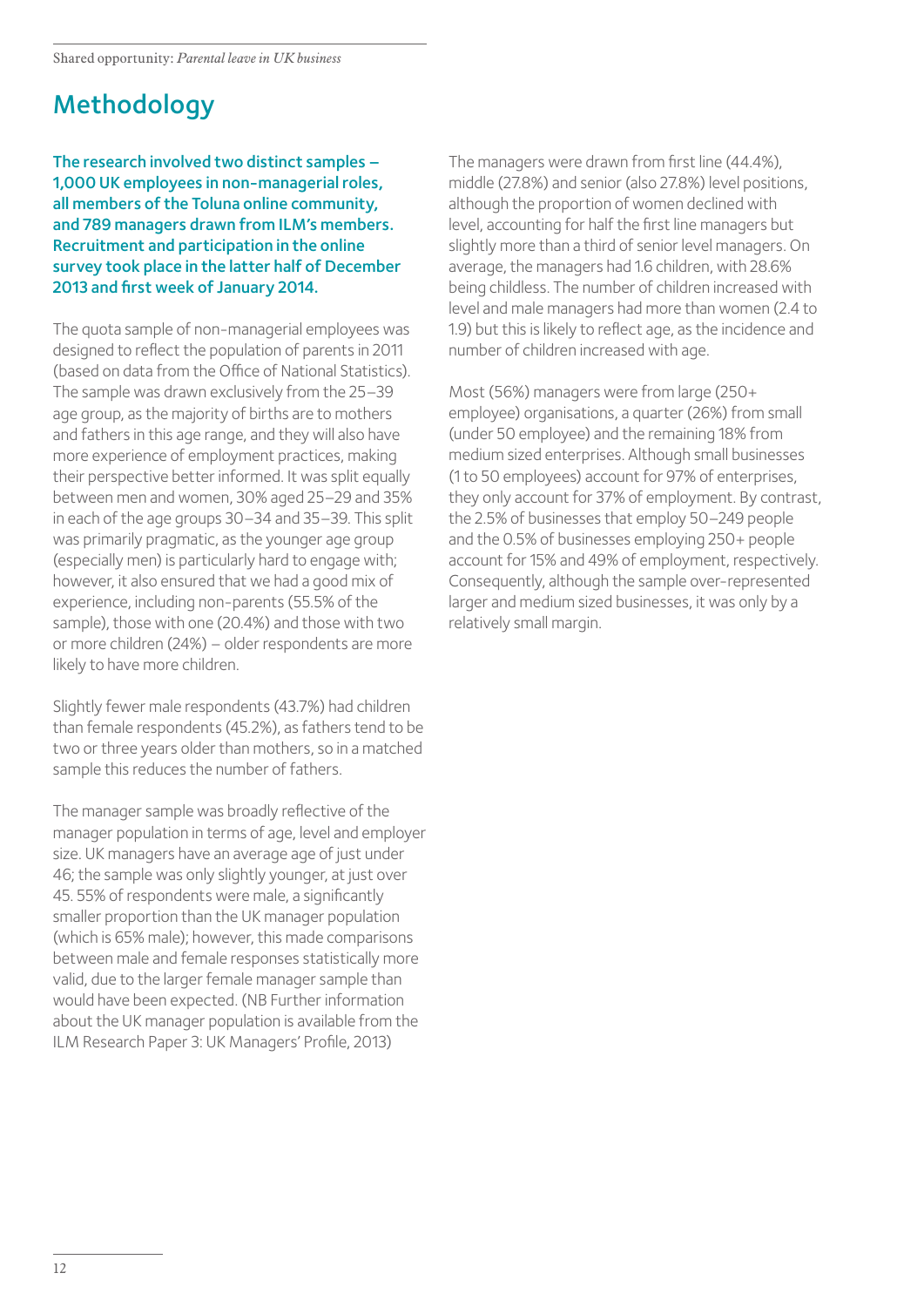## About ILM

The Institute of Leadership & Management (ILM) is the UK's largest management development organisation. We are passionate about good leadership and management, and its power to drive organisational performance and wider economic prosperity.

We are committed to raising awareness and understanding of good leadership and management practice through an intensive programme of independent research. This helps us to maintain a clear picture of what great leadership and management looks like, and how best to achieve it.

We offer a broad range of industry-leading qualifications, training and member services to develop and support leaders at all levels, from first line managers to CEOs. Last year, our network of over 2,500 expert learning providers helped more than 90,000 people to enhance their leadership and management capability with an ILM qualification. Currently, over 35,000 managers enjoy increased professional recognition and support through ILM membership.

As part of the City & Guilds group, we operate internationally, improving leadership and management capability and performance across all sectors.

www.i-l-m.com